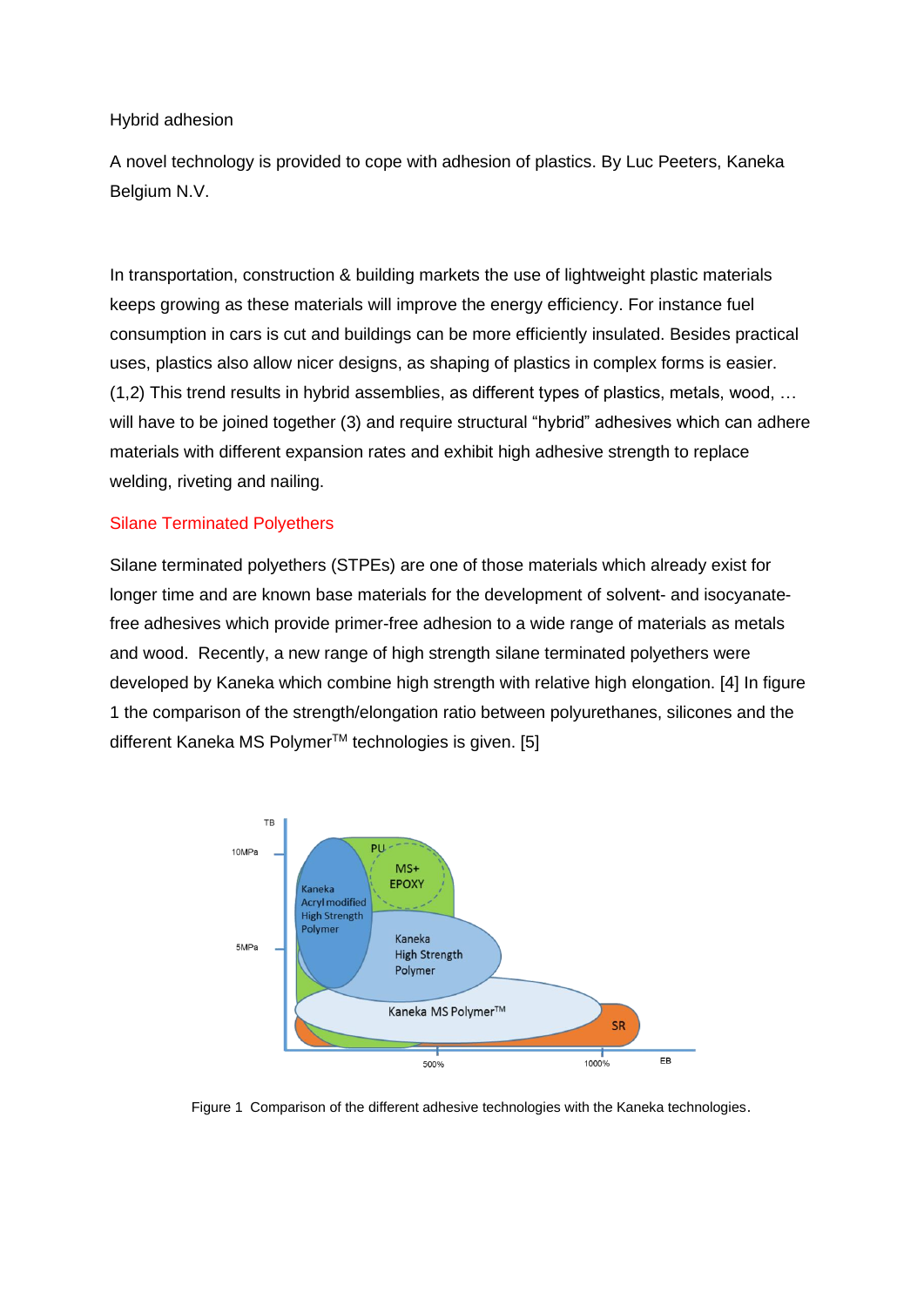With the years of experience in developing polymers a toolbox has been generated which enables to develop custom made polymers for specific adhesive applications. With the unique technology of blending the silane terminated polyethers with silane functional acrylics an outstanding adhesion performance to plastics can be obtained.

The silane acryl modified polymers are polymers with different structure combined in order to control the compatibility and Tg. When the polyether/polyacrylate blend cures, a change in compatibility occurs and a phase separation will happen between the polyacrylate and the polyether parts resulting in homogeneously distributed acrylic and ether domains. The acrylic domains will provide high strength and excellent adhesion to plastics, whereas the ether domains will give elasticity to the cured system.

In the new high strength polymers, the polyether backbone has been modified leading to an increased number of branching points on the backbone, which results in more entanglements and a denser polymer matrix after curing. The increased number of siloxane bonds will provide the higher strength. When these polymers are blended with silane acryl modified polymers, the strength can even be increased to a level of more than 10 MPa (tensile strength at break) in a formulated product. In table 1 an overview of the viscosity and mechanical properties of the acryl modified high strength polymers is given and in table 2 the basic properties of an adhesive formulated with a new high strength polymer are shown. It can be observed that a tensile strength at break of 8 MPa can be achieved and still keeping the elongation at 200%.

| <b>Type</b>            | Grade       | <b>Viscosity</b><br>(Pa.s) | M50<br>(MPa) | Tb<br>(MPa) | Eb<br>(%) |
|------------------------|-------------|----------------------------|--------------|-------------|-----------|
| 잎<br>Acryl<br>Modified | Polymer A-A | 50                         | 0,62         | 4,94        | 153       |
|                        | Polymer B-A | 140                        | 1,03         | 5,25        | 167       |
|                        | Polymer C-A | 150                        | 0,63         | 8,46        | 168       |

Table 1 Overview of the properties of the different acryl modified high strength MS Polymers (All data were obtained by Kaneka Corporate)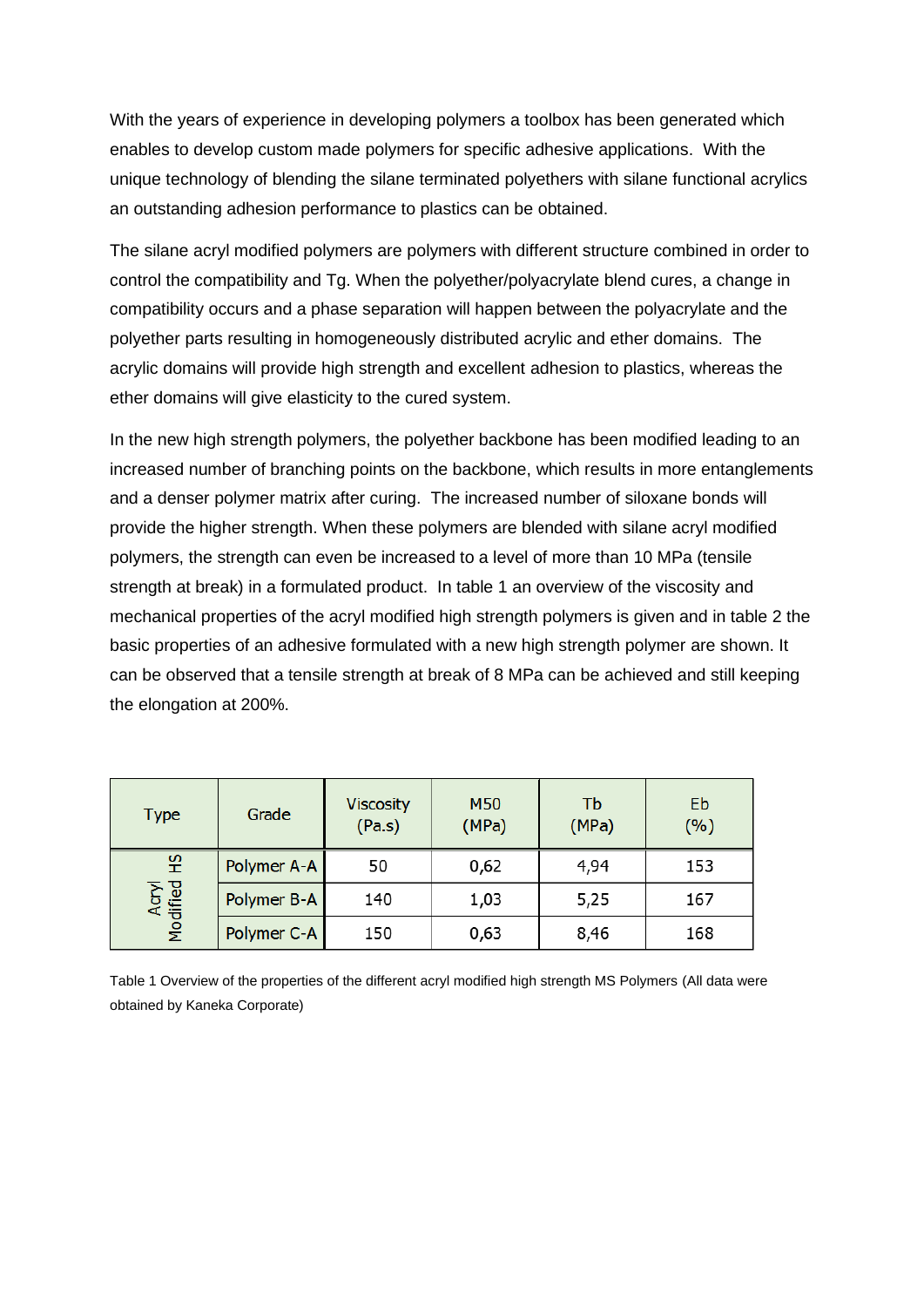| <b>Tack free time</b>              |                        | hh:mm      | 0:02     |
|------------------------------------|------------------------|------------|----------|
| <b>Skin formation time</b>         |                        | hh:mm      | 0:10     |
| <b>Viscosity by rheometer</b>      | at $0,1s^{-1}$         |            | 6819     |
|                                    | at 0,5 s <sup>-1</sup> | Pa.s       | 1966     |
|                                    | at 5 $s^{-1}$          |            | 417      |
|                                    | at 10 $s^{-1}$         |            | 298      |
| <b>Hardness</b>                    | 1d/3d/7d 23°C/50%RH    |            | 66 74 75 |
| <b>Tear strength (kN/m)</b>        | ISO-34-1 method B      |            | 15,3     |
| Tensile strength by dumbbell shape | <b>M<sub>50</sub></b>  |            | 2,41     |
| 7d 23°C/50%RH                      | M <sub>100</sub>       | <b>MPa</b> | 4,41     |
|                                    | $T_{h}$                |            | 8,42     |
|                                    | E <sub>b</sub>         | $\%$       | 229      |

Table 2 Basic properties of an adhesive based on a new high strength MS Polymer™ (All data were obtained by Kaneka Belgium)

## Adhesion to plastics

As mentioned earlier, the acrylic part of the acryl modified high strength polymers will provide a better and stronger adhesion to plastics. In figure 2 an overview is given of the lap shear strength of a formulated adhesive based on acryl modified Kaneka MS Polymer<sup>™</sup> to a range of unprimed substrates. [6] Depending on the type of plastic the lap shear strength ranges between 2 and 8 MPa, which comes in the range of metals as shown with the example of stainless steel.



Figure 2 Lap shear strength of an acryl modified MS Polymer™ based adhesive to unprimed stainless steel, polymethylmethacrylate (PMMA), polyvinylchloride (PVC), fiber reinforced polyester (FRP), acrylonitrilebutadiene-styrene rubber (ABS), polystyrene (PS) and polycarbonate. (All data were obtained by Kaneka Belgium)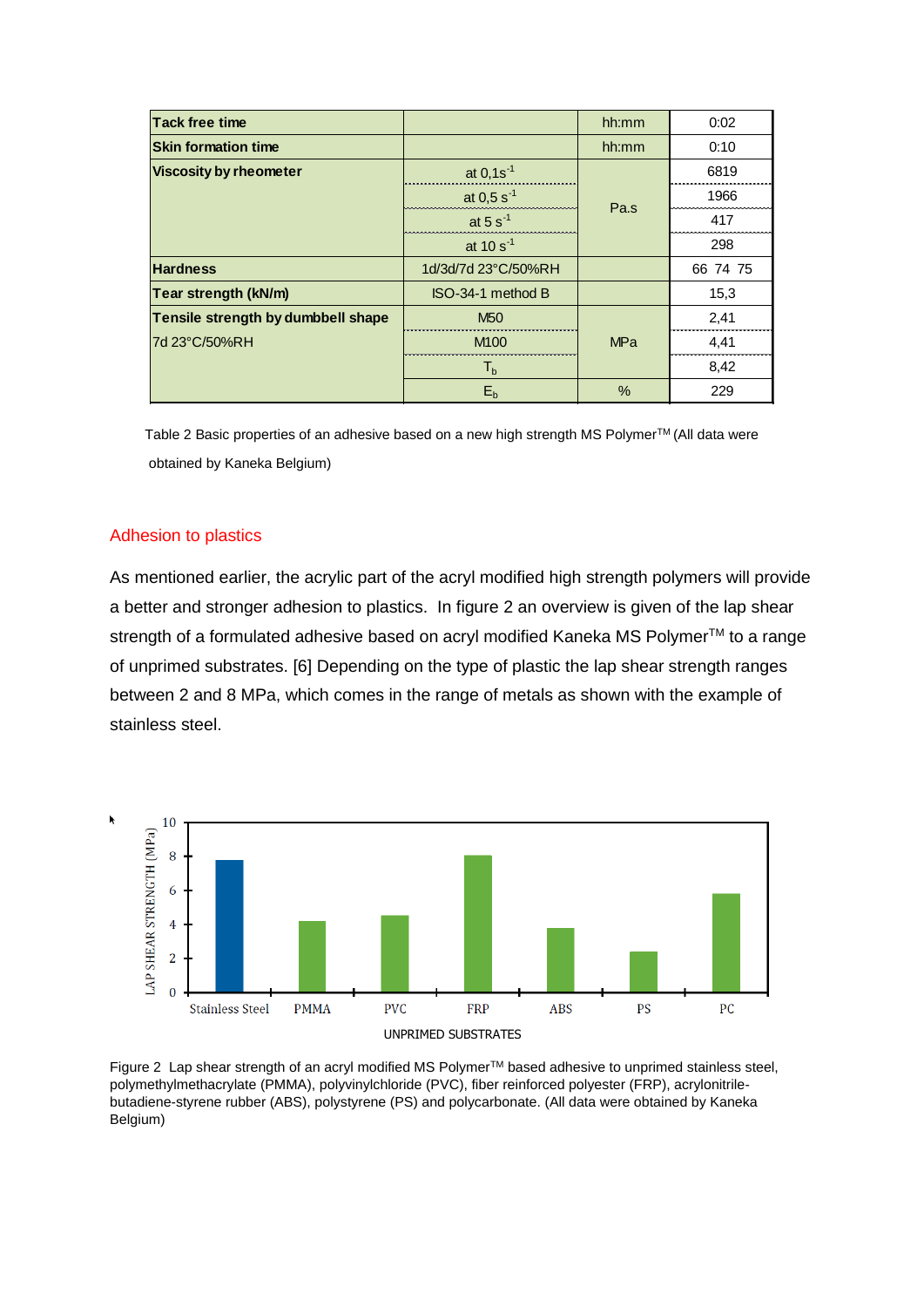With the use of more and more plastics the need for so-called hybrid adhesion is increasing. Plastics will have to be adhered to for instance metals, wood, etc. With the high elongation or expansion and low glass transition temperature (Tg) of the MS Polymer<sup>TM</sup> it will be possible to bond materials with dissimilar thermal expansion coefficients without having the risk of breaking the bonds when temperature changes and this will result in proper hybrid adhesion. In figure 3 an overview of the thermal expansion coefficient of different materials is given with the coefficients of different types of MS Polymer™ grades. The most elastic grades as Kaneka Silyl™ SAX220 are able to cover a wide range of coefficients and adhere different types of materials independent of temperature.



Figure 3 Thermal expansion coefficients of different materials (Data on MS Polymer™ grades were obtained by Kaneka Belgium)

Picture 1 shows an example of one MS Polymer<sup>™</sup> based adhesive which adheres different types of plastics and rubbers to fiberwood and aluminum and at the same adhere the wood directly to the aluminum. When only one adhesive has to be used, time and cost will be saved as there is no need to continuously change the adhesive during assembly.